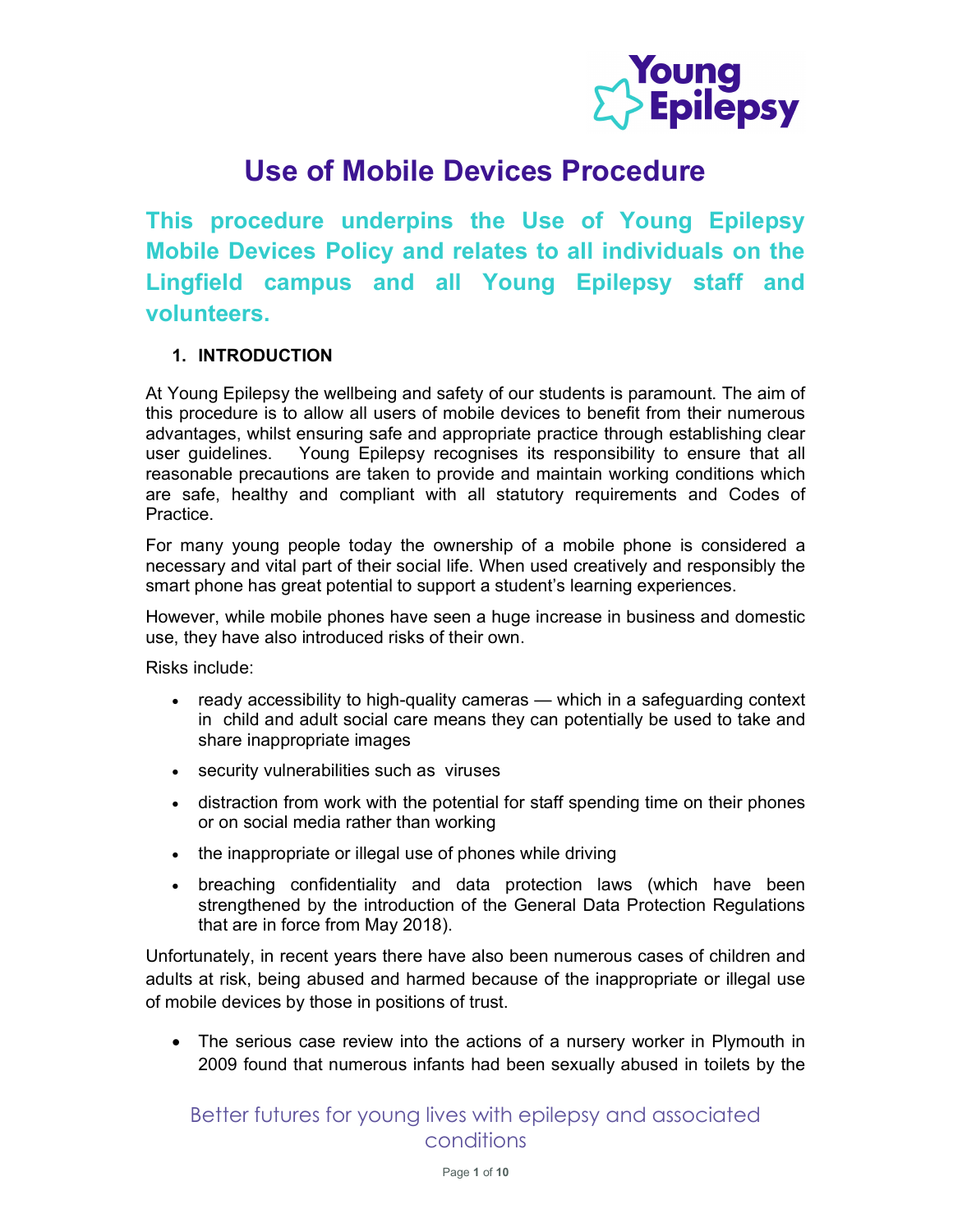

nursery worker who filmed herself doing so on a mobile device. The nursery worker then distributed the images to a group of paedophiles.

- In 2012, a care worker was texting on her mobile phone whilst supporting a man with autism. Due to being distracted, the care worker did not notice that the man had had a seizure causing him to fall in to water and drown.
- In 2017 and 2018, two teachers from Surrey were convicted of taking indecent images on their mobile devices of children and young people in toilets and bathrooms at the schools where they worked.

Therefore, it is crucial that Young Epilepsy understands the risks associated with mobile devices and balances the risks against the recognition that mobile devices are effective, and in some cases, necessary communication and interaction tools.

#### 2. SCOPE

This procedure applies to all individuals who have access to mobile devices on the Lingfield campus. This includes staff, students, visitors, contractors, volunteers, Trustees and Governors.

This procedure must also be read in conjunction with Young Epilepsy's following documentation:

- Child and Adult Protection and Safeguarding Procedure
- Safe Working Practice Agreement
- Student Agreement
- Online Safety Procedure
- Use of personal phones and cameras IG Guide
- IT Procedure

Mobile devices refers to any portable computing device such as a smartphones, smart watches, smart glasses or tablet computer/ Ipad. For the purposes of this procedure, the term mobile devices also refers to non-smartphones.

When referring to the use of mobile devices, this includes messaging services, making calls, browsing the internet and apps and playing games.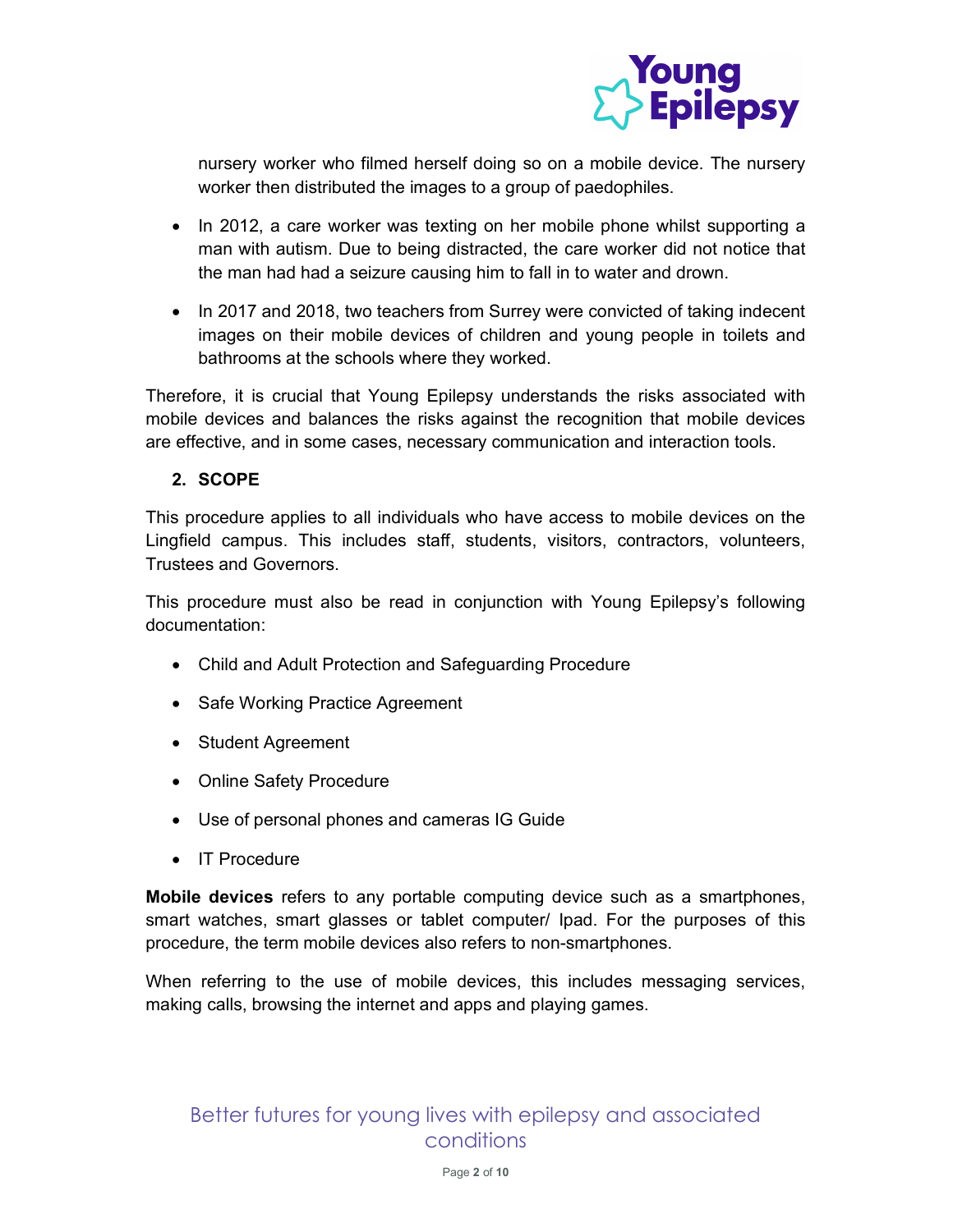

### 3. CODE OF CONDUCT FOR STAFF, VOLUNTEERS, STUDENTS ON PLACEMENT, TRUSTEES AND GOVERNORS

In addition to the Safe Working Practice Agreement, the following must be adhered to by all staff (including agency staff), volunteers, students on placement, trustees and governors:

- Personal mobile devices **should not** be used (other than emergencies and this must be agreed by your line manager) whilst working directly with students and this includes during transitions across the campus.
- Use of personal mobile devices, for non- work related issues, are strictly limited to break times away from students.
- Generally, Young Epilepsy mobile phones will be provided in each service for staff to access, for work purposes, as required. However, occasionally Young Epilepsy staff may be asked to run business related apps on their personal devices, for example to support multi-factor authentication. Any business applications used on personal devices will have no interaction with any personal data or applications on the device. You should not access these apps whilst you are supervising students. Anyone unsure about this should speak to their line manager.
- Staff who are moving across campus with students for different sessions may carry their personal mobile device but this must not be visible and must never be used for any purpose, except in an emergency.
- You will be challenged if you are seen holding or using a personal mobile device when with a student and disciplinary action will be considered.
- Never have any mobile device (personal or work) on your possession whilst completing or near students' having personal or intimate care.
- If you work directly with students and need to be contacted whilst at work due to an emergency situation (e.g. child or family member illness), you must inform your line manager of the situation and provide the School/FE/House/Assessment Unit main telephone number to the person who may need to contact you, so a message can be passed to you.
- When in a service where students are present, or when working with students (on site or off site), switch your personal mobile device off or to silent and keep out of sight.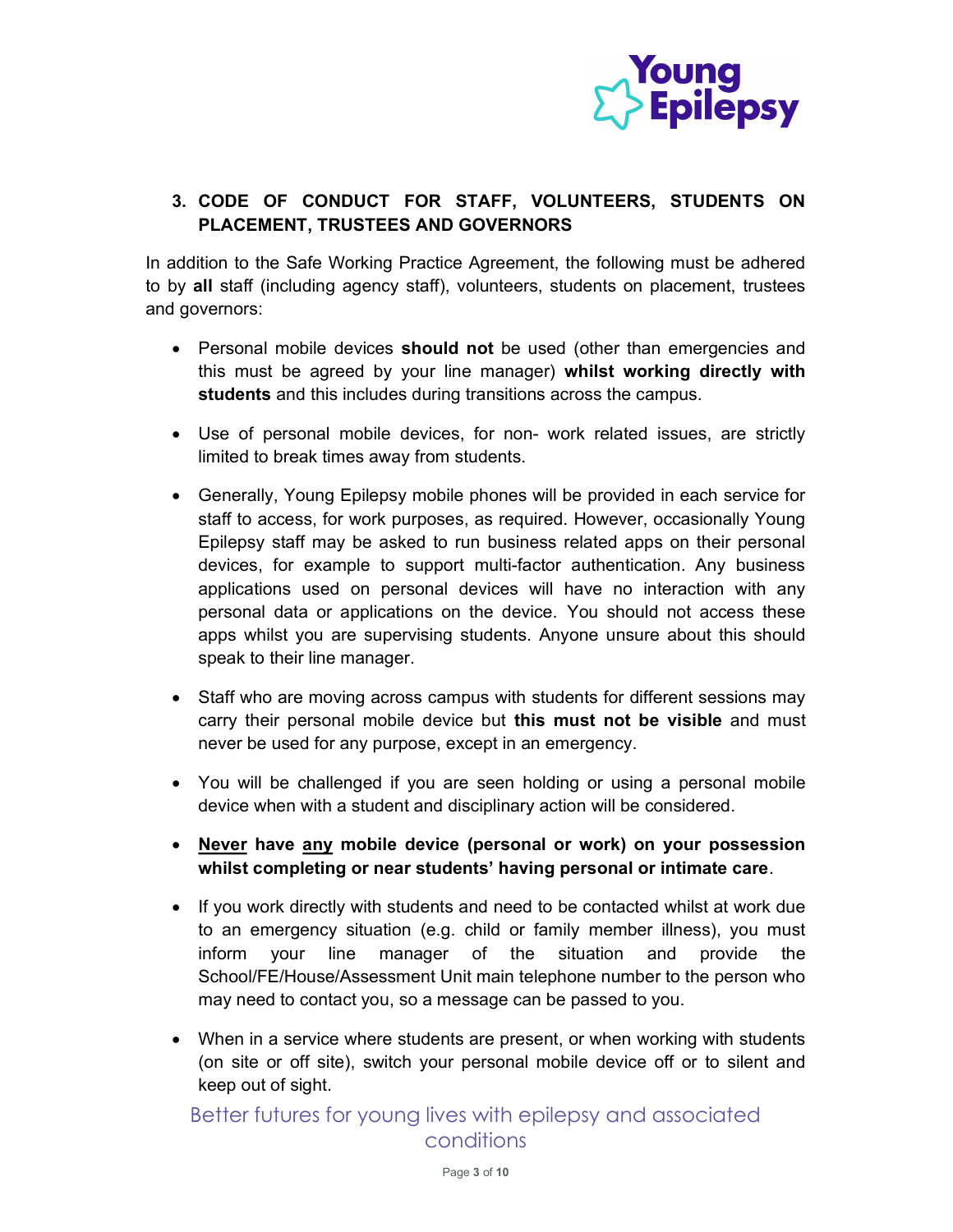

- Staff are not permitted to use their own personal phones or devices for contacting students or parents and carers.
- Images or videos of students (inadvertently or explicitly), or images/videos containing information pertaining to students must not be taken on any personal mobile device.
- Staff are also forbidden to upload images of students to their social networking sites.
- Images or videos must only be taken on a Young Epilepsy device and the guidelines in the Safe Working Practice Agreement and in the Use of personal phones and cameras IG Guide must be strictly adhered to.
- If you have a mobile device provided by Young Epilepsy, this must only be used (to browse, text, make calls etc.) when not directly supporting students, to ensure you are not distracted from ensuring the students' safety and wellbeing. The only exception to this is in an emergency (e.g. a student having a medical emergency).
- The work mobile phone/camera is to be clearly labelled as such.
- You are responsible at all times for the security of your mobile device and must not leave it unattended. A PIN number should be used on the device for protection.
- Everyone is responsible for challenging the inappropriate use of mobile devices by any others on site. This involves asking the person to stop what they are doing and reporting your concerns to a manager. This is part of everyone's duty of care to safeguard students.
- In circumstances where there is a suspicion that the material on a mobile phone or technological device may be unsuitable and provide evidence relating to a criminal offence, the process outlined in the Safeguarding Policy will be followed, including taking advice from external agencies such as the LADO, MASH and police.
- Disciplinary action may be taken if staff fail to adhere to this procedure.

#### 4. CODE OF CONDUCT FOR STUDENTS

We recognise that mobile devices are part of everyday life for many people and that they can play an important role in helping students to feel safe, learn, interact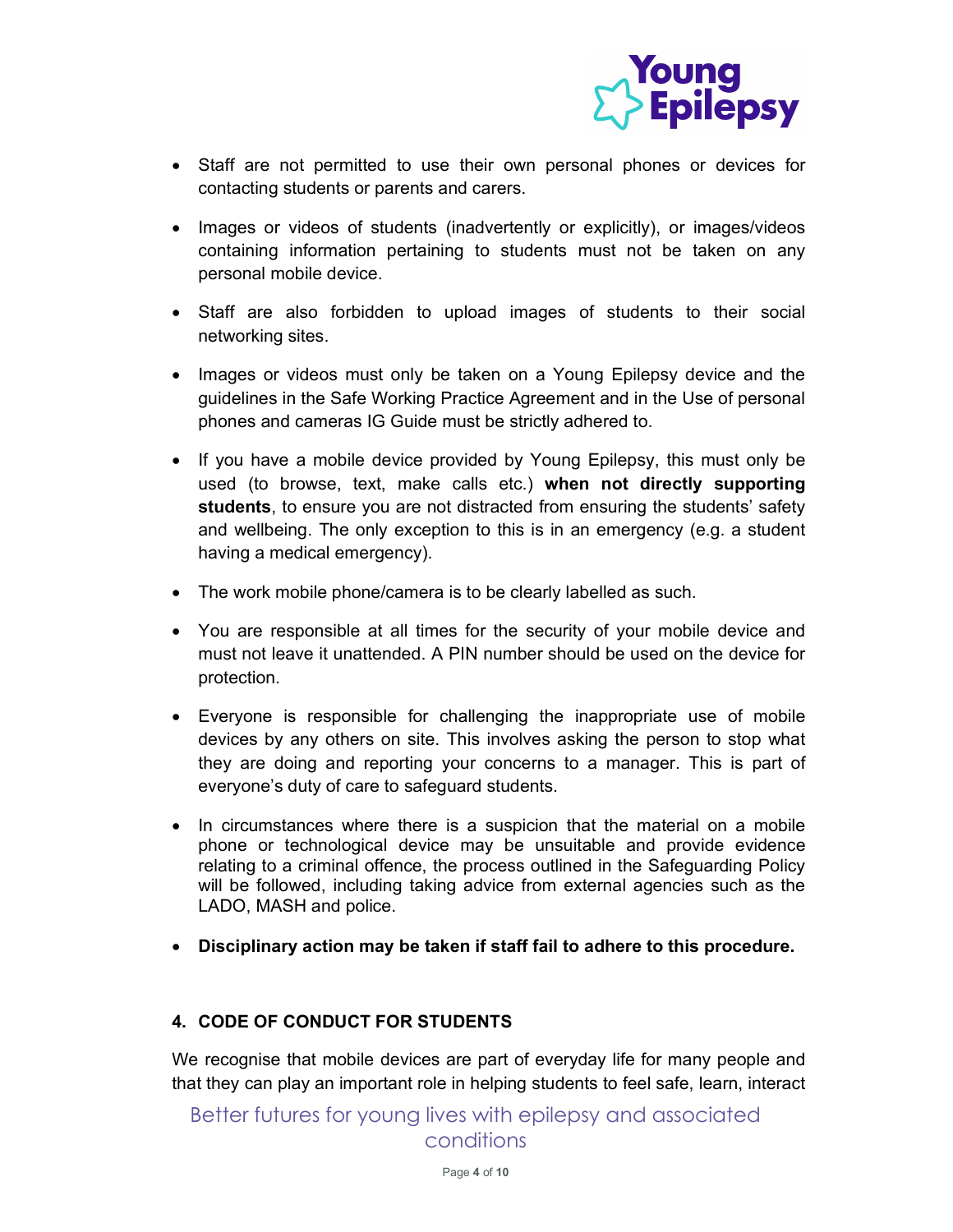

and have fun. However, we also recognise that they can prove a distraction in school/college can create many risks for students and can provide a means of bullying or intimidating others.

Students who wish to bring their mobile devices to Young Epilepsy may do so if they wish, but there are some rules and reminders, which must be observed. Students failing to observe the rules may be asked to leave their devices at home.

Students who have capacity to manage a mobile device will be asked to complete a Student Agreement when they commence their placement at Young Epilepsy, which includes some information about the appropriate use of mobile devices. In addition to this:

- In education services, mobile devices should only be used during break times in sixth form at school or in college.
- In residential services, there may be individual house agreements about the use of mobile devices which the students devise and must adhere to.
- In the role of loco parentis, staff may take action to ensure the safety, welfare and wellbeing of any child, as would be reasonable of any parent e.g. putting a curfew on the use of mobile devices if this is at risk of affecting a student's health or attendance at school.
- Where mobile devices are used by students to bully, harass or intimidate others, then the Principal and/or the appropriate Manager will intervene and actions will be taken to an extent that is reasonable to stop this behaviour.
- Students who wish to take photos or videos of other students on their device, must seek consent from the student(s) before doing so.
- Any damage of a device will be the responsibility of the student and/or their parents/carers unless otherwise agreed by the relevant manager.

It is important that staff at Young Epilepsy, in both education and residential services, support students to understand this code of conduct and to use their mobile devices safely and appropriately

Staff, Volunteers, Students on placement, Trustees, Parents and students should be clear that misuse of mobile phones will not be tolerated.

The following are examples of misuse but are not exclusive. 'Misuse' will be at the discretion of the appropriate Executive:

.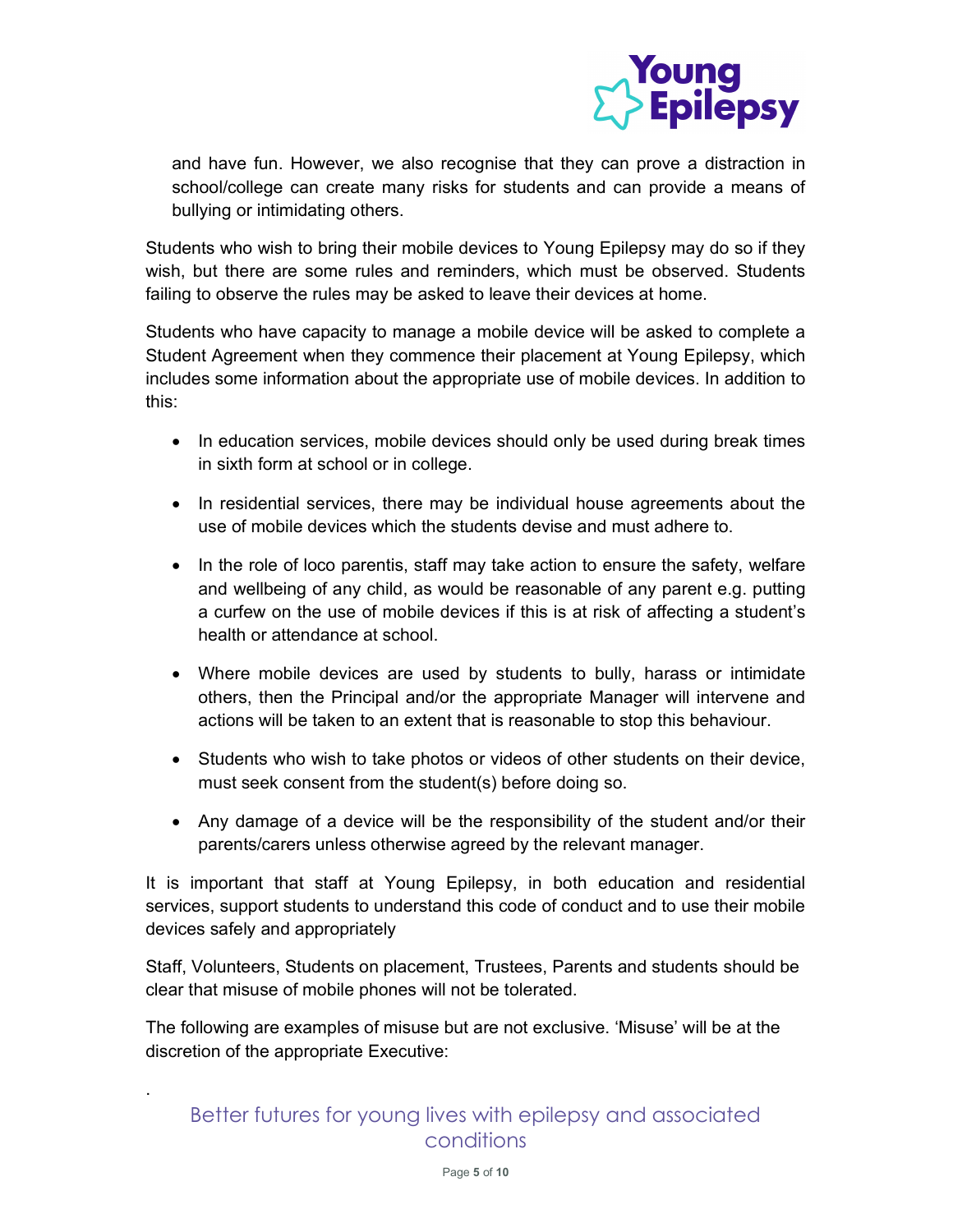

- The deliberate engineering of situations where people's reactions are filmed or photographed in order to humiliate, embarrass and intimidate by publishing to a wider audience such as on Facebook or YouTube
- Bullying by text, image and email messaging
- The use of a mobile phone for 'sexting' (the deliberate taking and sending of provocative images or text messages)
- Posting material on social network sites with no thought to the risks to their personal reputation and sometimes with the deliberate intention of causing harm to others
- Making disrespectful comments, misrepresenting events or making defamatory remarks about others

Please see the Online Safety Procedure for more information.

#### 5. CODE OF CONDUCT FOR VISITORS AND CONTRACTORS

All visitors, contractors and students' family members are expected to follow this procedure as outlined in section 3 as it relates to staff whilst on the premises.

On arrival at Young Epilepsy, such visitors, contractors and family members will be informed of our expectations around the use of mobile phones.

If a contractor has a legitimate reason to take photos or videos on a mobile device whilst at Young Epilepsy, there must be explicit consent in place for this from a senior manager of the relevant department and from those captured in the photos/videos.

#### 6. YOUNG EPILEPSY MOBILE DEVICES

Where Young Epilepsy has issued a mobile device, it is for business use only and at all times will remain the property of Young Epilepsy. The user(s) will be responsible for its safekeeping, proper use, condition and eventual return to Young Epilepsy. The user will also be responsible for any cost of repair or replacement other than fair wear and tear. If a replacement is required, Young Epilepsy will organise this.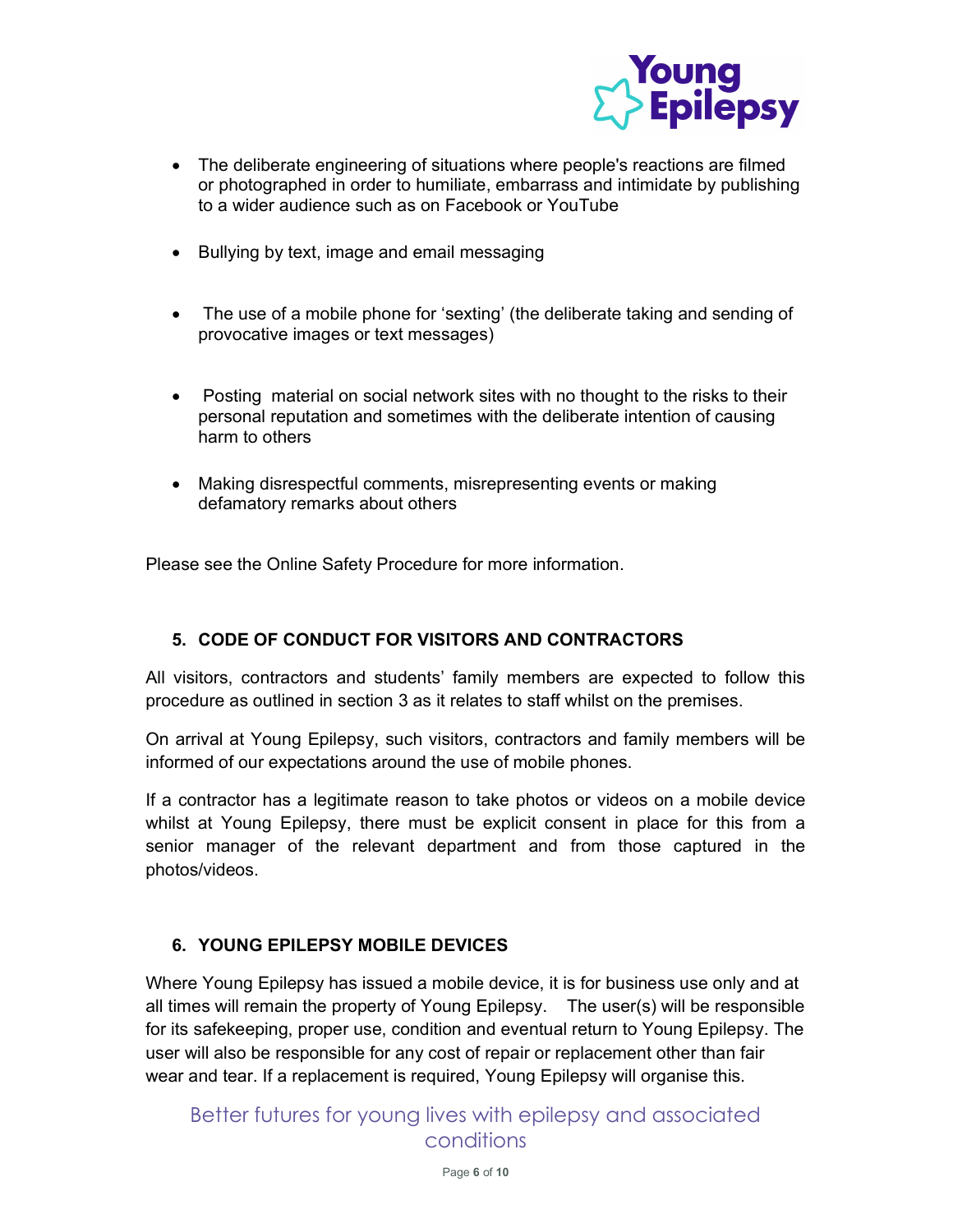

A mobile device is provided primarily to enable the user to do their job. Therefore, it is the user's responsibility to ensure that the mobile device is kept charged and switched on whilst on duty.

The SIM card from Young Epilepsy mobiles should not be placed into any other device, unless to another Young Epilepsy issued mobile device.

Young Epilepsy recognises that users may, on occasion, have to make personal calls or send personal text messages during working hours, or outside normal working hours. Where it is deemed that an unreasonable amount of personal calls/text messages have been made using the mobile phone, Young Epilepsy reserves the right to deduct those costs, either through deduction from pay, or otherwise. Young Epilepsy may, after formal investigation, take action under the Disciplinary Procedure if such use is excessive or unauthorised. Users will be expected to make payment for private calls made beyond reasonable usage.

If it is found, following investigation, that there has been excessive personal data use, then the user will be asked to reimburse the company for the cost of this and action may be taken under the Disciplinary Procedure.

The user agrees that upon termination of employment, should they not return the allocated mobile phone, or should the mobile phone be returned in an unsatisfactory condition, the cost of replacement, or a proportional amount of this as decided by Young Epilepsy, will be deducted from any final monies owing, or the user will otherwise reimburse Young Epilepsy.

### 7. USE OF MOBILE DEVICES WHILST DRIVING

The user must ensure they have full control of any vehicle that they are driving at all times.

It is an offence to use handheld mobile phones whilst driving or whilst the engine is turned on. The user will be liable for prosecution if they are holding a mobile phone, or any other type of handheld device to send or receive any sort of data, be it voice, text or pictorial images. The user will be regarded to be driving if they are in charge of a vehicle with its engine running on a public road, even if the vehicle is stationary. It is therefore strictly forbidden for the user to use a handheld mobile phone whilst driving.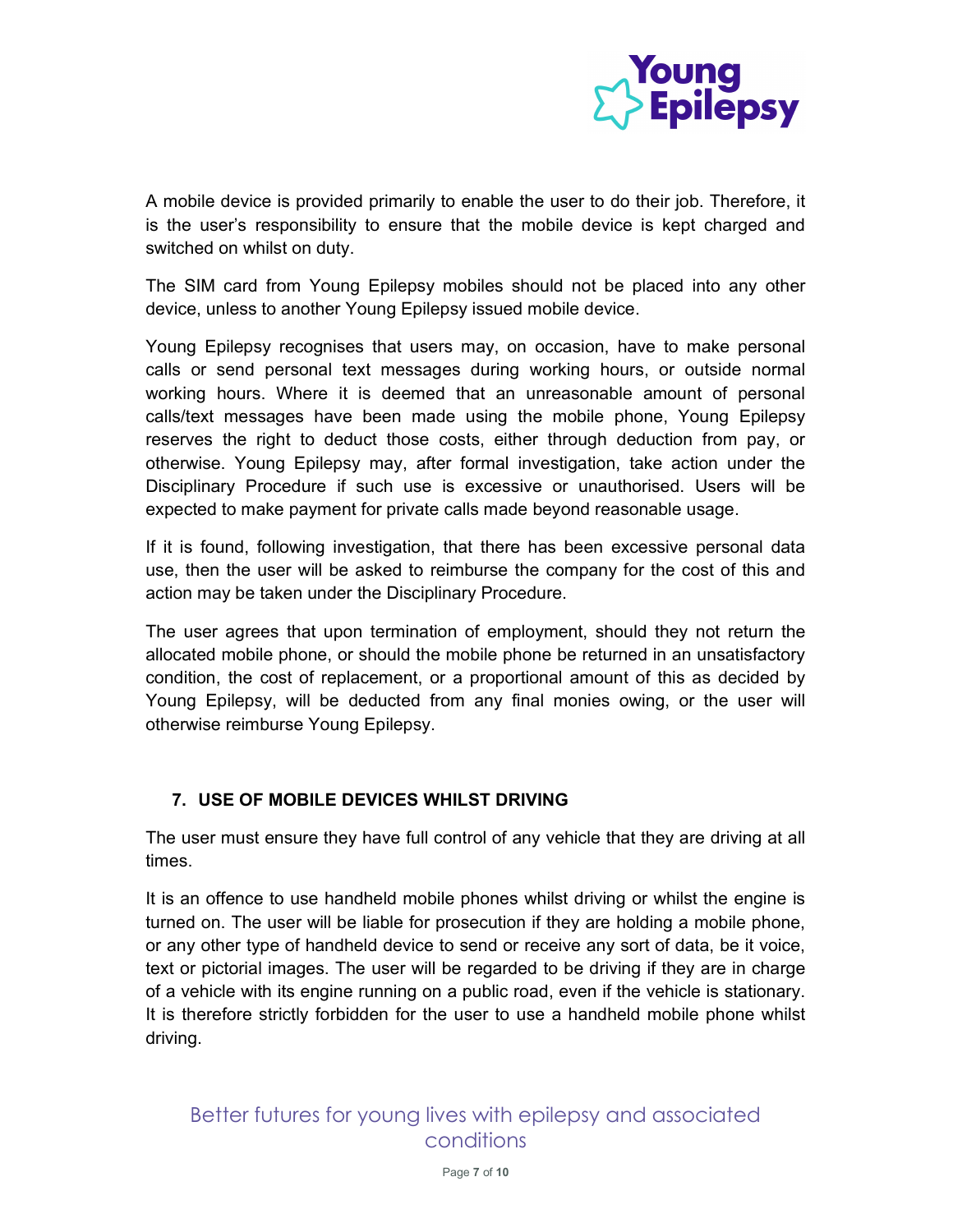

A mobile phone may only be used where there is an in-coming call or an out-going voice activated call through a hands free device that is activated without a need to hold the phone at any time, in which case the call should be kept to the shortest possible time and only to effect essential communications. When the phone needs to be operated to make or deal with a call through the hands free device for longer than receiving or giving a short communication, before doing so the user must stop and park the vehicle where it is safe and lawful to do so and with the engine switched off. Whilst driving they must not use the text message facility on the mobile phone, or if available through such a phone, an image facility or internet access.

Any conviction for driving offences, any driving endorsements and any fines incurred must be reported immediately to line management as this may affect the Charity's insurance.

#### 8. INSURANCE

All users of personal mobile devices are strongly advised to take out their own insurance for the protection of their device. Young Epilepsy cannot take liability for the loss or damage of any personal mobile devices- this applies to both students and staff.

#### 9. SUPPORT

Should you have any queries about the use of mobile devices whilst at work, please speak to your line manager.

#### 10. REPORTING CONCERNS

If you have any concerns about the safety and welfare of students due to someone's use of a mobile device, please report this as per the Young Epilepsy Child and Adult Protection and Safeguarding Procedure by immediately contacting a member of the Safeguarding Team or a Senior Manager.

#### 11. IMPLEMENTATION

All staff, volunteers, placement students, trustees and governors will be made aware of this procedure within their induction. This procedure will also be made available on Young Epilepsy's website.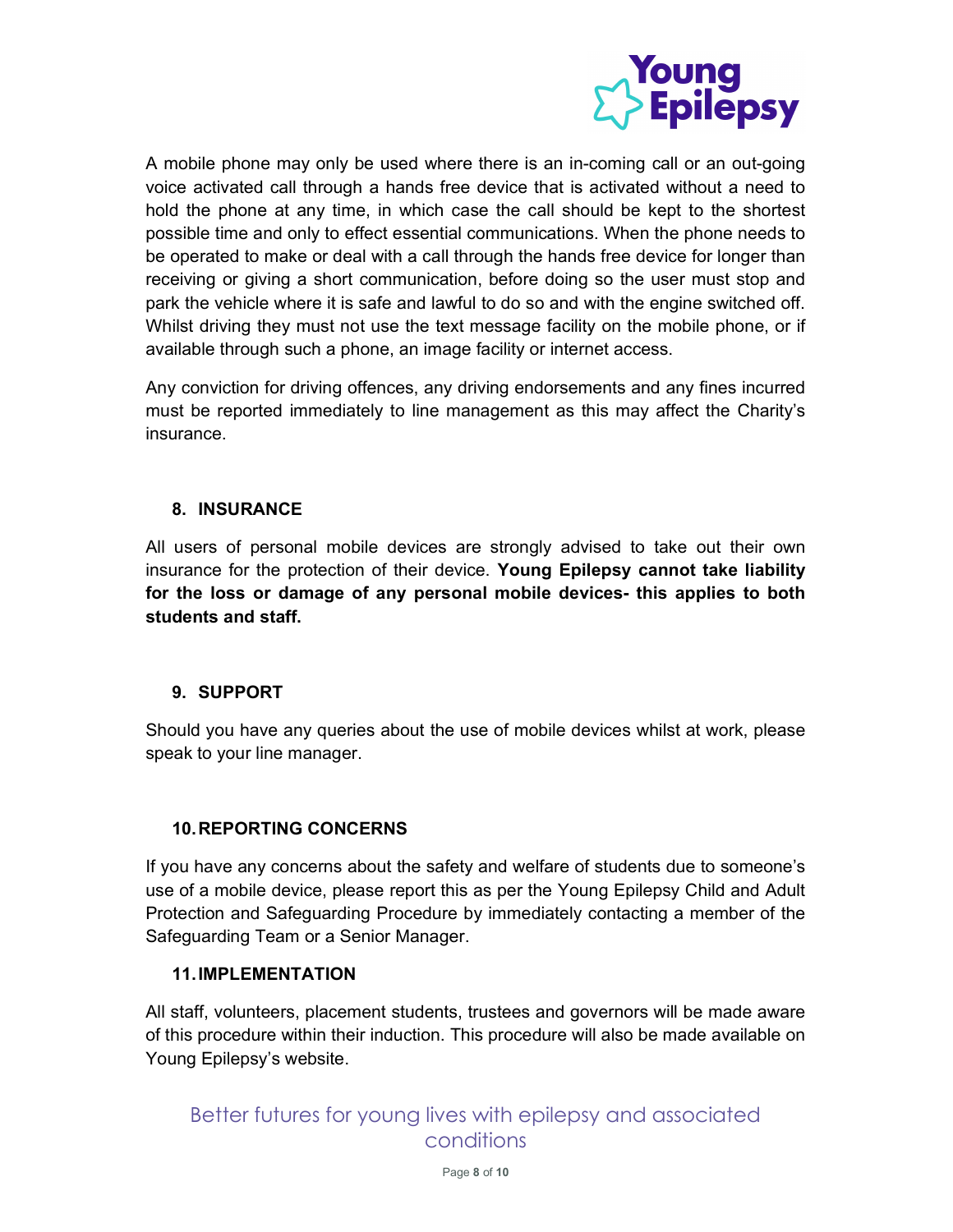

Visitors and contractors must be informed of their responsibilities by the Young Epilepsy staff responsible for their visit.

This policy is agreed by the Executive Team and will be implemented by all departments, staff, volunteers, trustees, governors, contractors and visitors.

GEARENDON

Signed: Rosemarie Pardington Director of Integrated Care

Ξ

Date: 21 December 2021

Date of next review: 21 December 2023